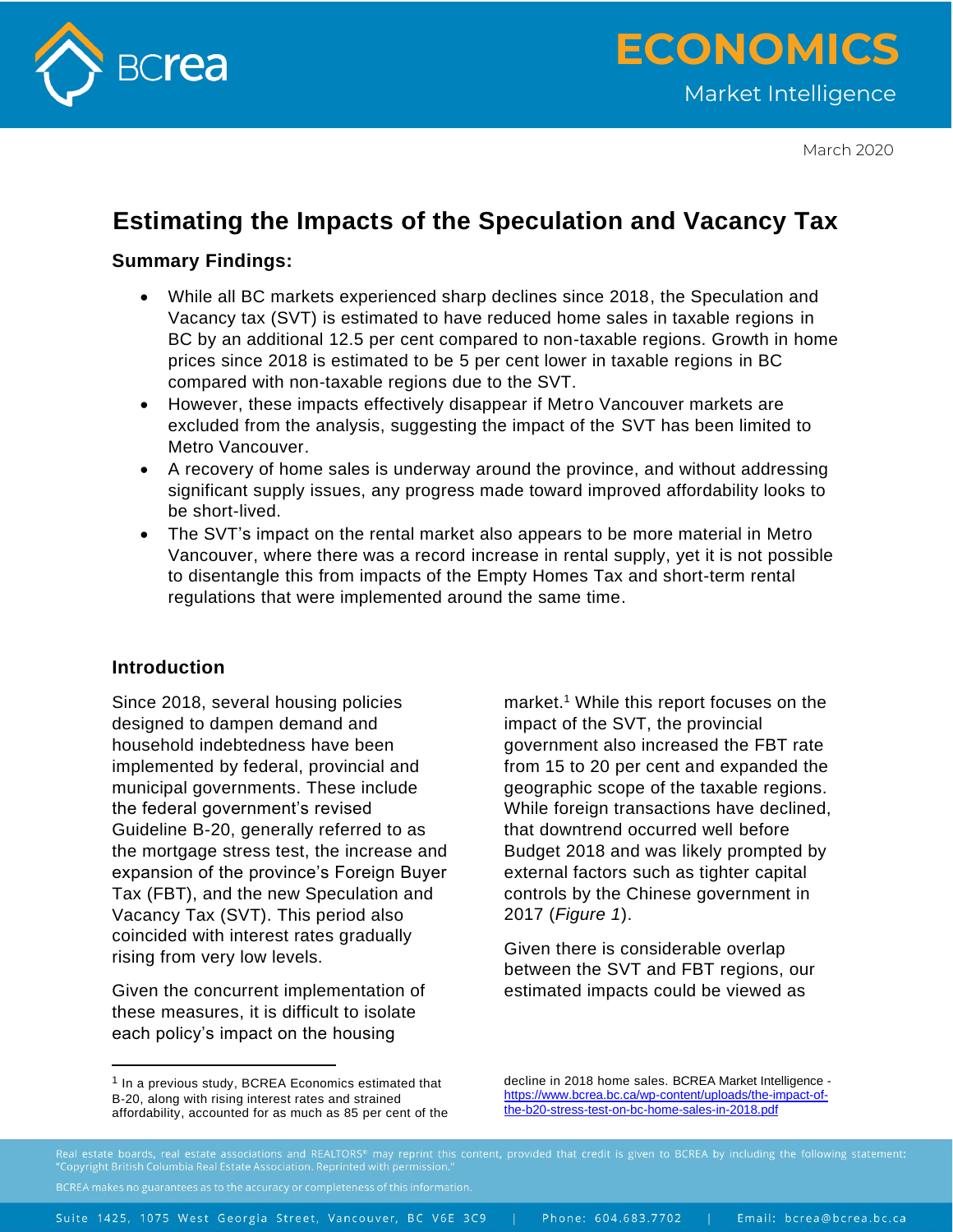capturing the combined impacts of the province's Budget 2018 policy measures.

#### *Figure 1: Non-Resident Purchase of Residential Properties*



# **The Speculation and Vacancy Tax**

The SVT is part of the BC government's 30-Point Plan for housing announced in February 2018.<sup>2</sup> The impetus for the SVT, according to the provincial government, is to discourage housing speculation and to encourage people with vacant homes to convert them to long-term rentals.

The annual tax targets foreign and domestic owners of residential properties in designated taxable regions of  $BC<sup>3</sup>$  who do not pay provincial taxes, and satellite families who declare less than 50 per cent of their household income for Canadian tax purposes. In 2019, a 2 per cent tax rate was applied to the assessed value of properties owned by foreign owners and satellite families, and 0.5 per cent for Canadian citizens or permanent residents (e.g., an owner who pays taxes in another province).

According to the provincial government, the "…tax only applies in urban housing

<sup>2</sup> Homes for B.C. -

markets hardest hit by the crisis," <sup>4</sup> and exemptions from paying the tax range from vacation properties owned by British Columbians to situations related to death and health. $^5\,$ 

As of September 2019, data from the BC Ministry of Finance shows that 9,350 owners of residential properties in the province paid the SVT, which represents about 0.5 per cent of total residential properties in the province. Of these, 78 per cent were in Metro Vancouver where 31 per cent were foreign owners, 19 per cent were satellite families, and the remaining half were a mix of BC residents and other Canadians (*Figure 2*).

Revenue from the tax was \$115 million for the 2018-19 fiscal year, higher than what the province expected. <sup>6</sup> The province intends to use the revenue to support affordable housing initiatives.

## *Figure 2: Share of SVT Payors by Type of Owner and Region*



# **Impacts on the Rental Market**

As stated earlier, one of the province's intentions with the SVT is to encourage

[https://www.bcbudget.gov.bc.ca/2018/homesbc/2018\\_home](https://www.bcbudget.gov.bc.ca/2018/homesbc/2018_homes_for_bc.pdf) [s\\_for\\_bc.pdf](https://www.bcbudget.gov.bc.ca/2018/homesbc/2018_homes_for_bc.pdf)

<sup>3</sup> With some exceptions, the tax generally applies to municipalities within the Capital Regional District (e.g., Victoria, Saanich, Sooke, Sidney, etc.), Metro Vancouver Regional District, Abbotsford-Mission, Chilliwack, Kelowna, Nanaimo and Lantzville.

<sup>4</sup> BC government news release -

<https://news.gov.bc.ca/releases/2018FIN0009-000501>  $5$  Full list of exemptions can be found here:

[https://www2.gov.bc.ca/gov/content/taxes/speculation](https://www2.gov.bc.ca/gov/content/taxes/speculation-vacancy-tax/exemptions-speculation-and-vacancy-tax)[vacancy-tax/exemptions-speculation-and-vacancy-tax](https://www2.gov.bc.ca/gov/content/taxes/speculation-vacancy-tax/exemptions-speculation-and-vacancy-tax) <sup>6</sup> Speculation and Vacancy Tax Technical Briefing [https://news.gov.bc.ca/files/SVT\\_Consultation\\_All.pdf](https://news.gov.bc.ca/files/SVT_Consultation_All.pdf)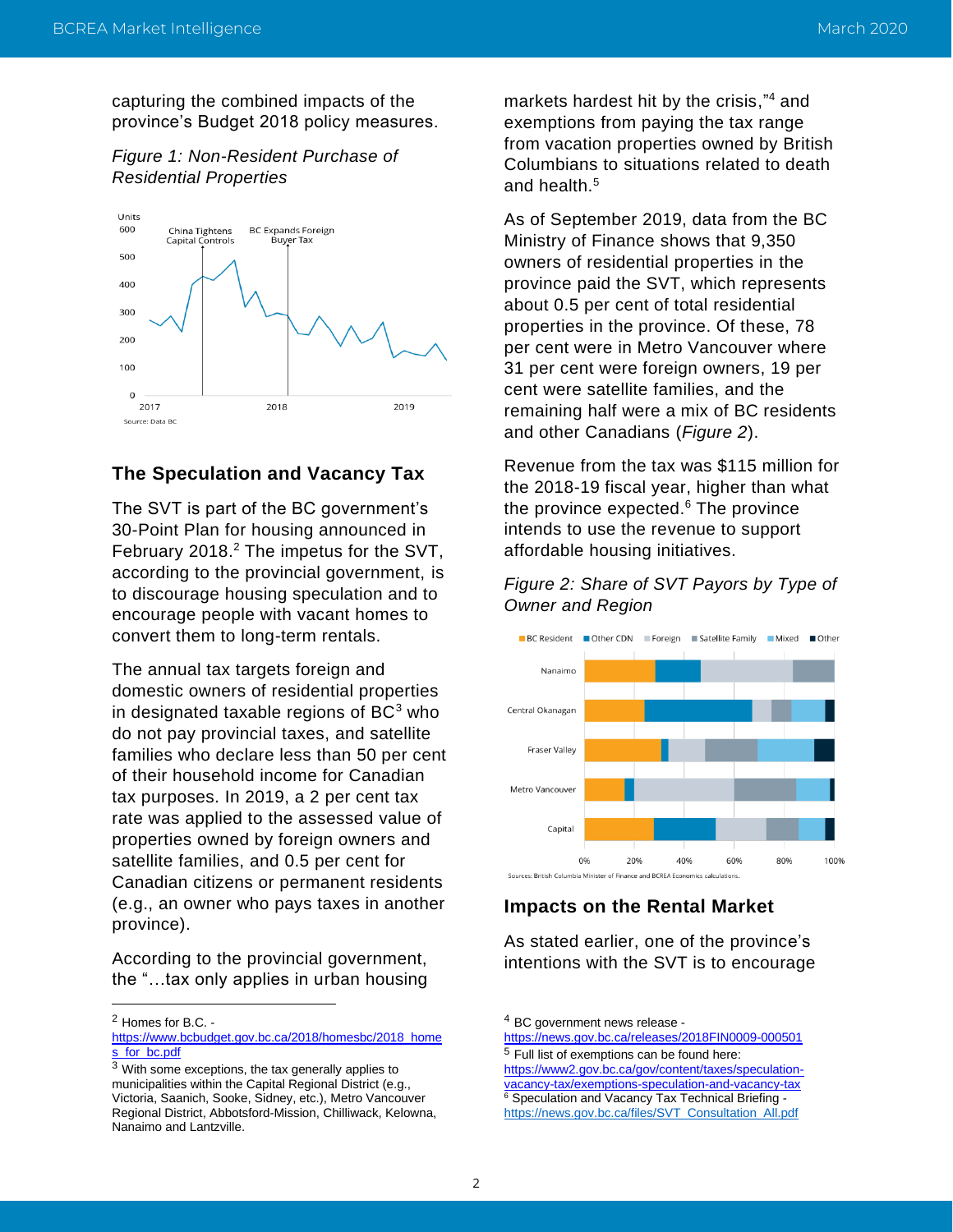the conversion of vacant homes into longterm rentals. Data from the Canada Mortgage and Housing Corporation*<sup>7</sup>* shows that, between 2018 and 2019, a record number of condominium rentals was added in Metro Vancouver. Although we cannot determine the exact number of newly completed units versus the conversion of vacant units to long-term rentals, we do know that the number of units added to the rental market in 2019 exceeds the net additions to the condominium universe (*Figure 3)*. This suggests that at least some existing units in Metro Vancouver were converted to long-term rentals.<sup>8</sup>

Despite the increase in supply, strong demand in Metro Vancouver kept the rental vacancy rate unchanged at 0.3 per cent in 2019 (*Figure 4)*. In recent years, population growth in the younger cohort (between 15 and 34 years old) who tend to be renters has surged. In 2018, this cohort grew by 2.6 per cent, an increase not seen since 1996 (*Figure 5*).

#### *Figure 3: Change in the Number of Units in the Condominium Rental Universe*



<sup>7</sup> CMHC, *Rental Market Report -* [https://www.cmhc](https://www.cmhc-schl.gc.ca/en/data-and-research/data-tables/rental-market-report-data-tables)[schl.gc.ca/en/data-and-research/data-tables/rental-market](https://www.cmhc-schl.gc.ca/en/data-and-research/data-tables/rental-market-report-data-tables)[report-data-tables](https://www.cmhc-schl.gc.ca/en/data-and-research/data-tables/rental-market-report-data-tables)

### *Figure 4: Rental Vacancy Rates of the Three Largest Paying SVT Regions*



Nonetheless, the impact of the SVT on the rental market in Metro Vancouver is particularly difficult to disentangle from the impacts of the Empty Homes Tax (EHT) and short-term rental regulations that were implemented around the same time.

## *Figure 5: Growth in Population by Age Cohort in Metro Vancouver*



According to City of Vancouver data on the EHT, 787 homes were declared unoccupied in 2019. This was about a 15 per cent decline compared to the previous year and 30 per cent lower than in 2017 when the number of declared vacant

<sup>&</sup>lt;sup>8</sup> CMHC reported that this is particularly true in the Burrard Peninsula area in downtown Vancouver, where 2,996 units were added to the rental market, while only 318 were new units.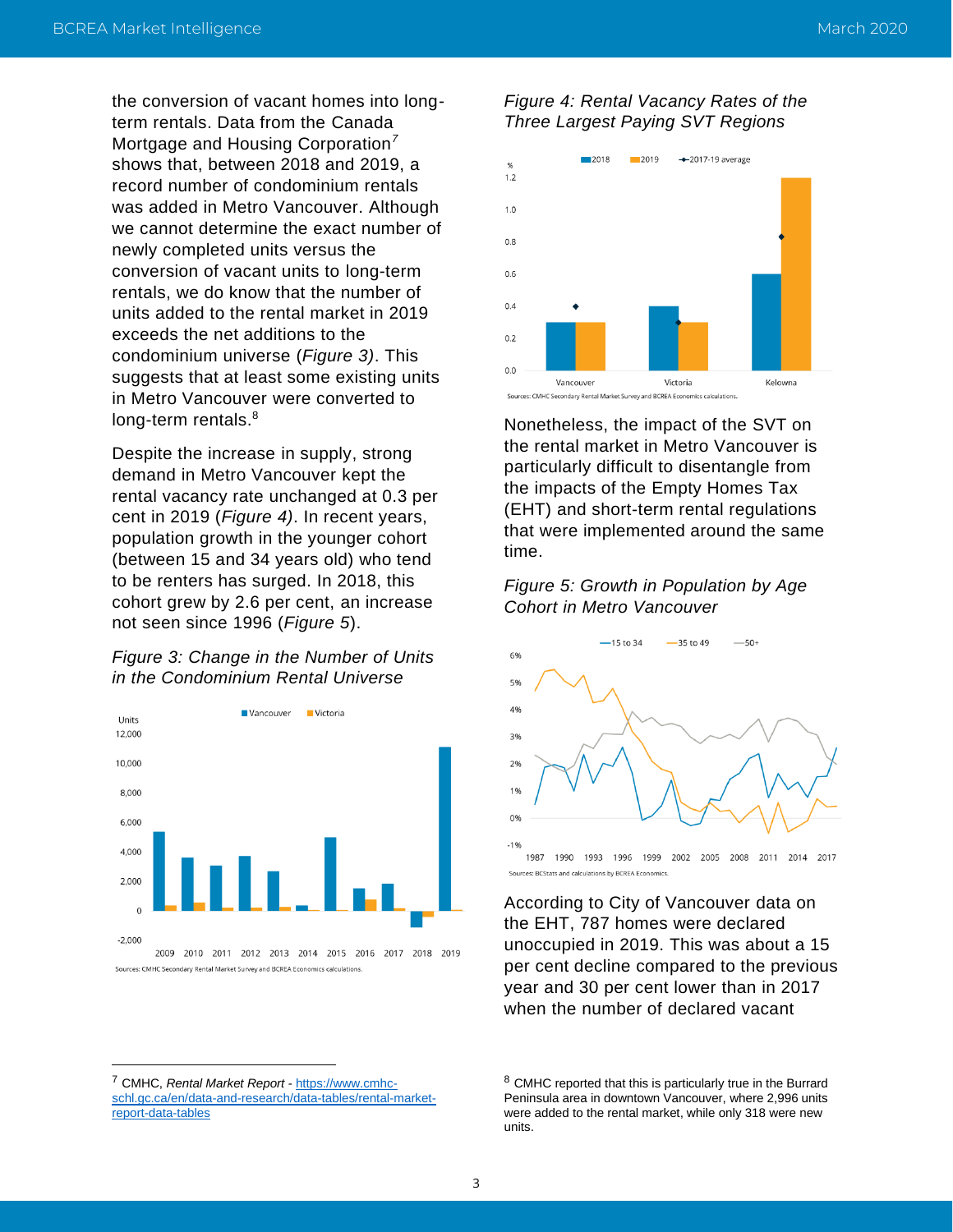properties stood at 1,131. <sup>9</sup> However, the decline in the number of homes declared as vacant does not fully explain the increase in the condominium rental universe between 2018 and 2019 in Metro Vancouver (*Figure 3)*, suggesting that other factors were at play.

The next largest SVT-paying region was Victoria, which reported a decline in the vacancy rate between 2018 and 2019 from 0.4 per cent to 0.3 per cent (*Figure 4)*. Reasons for the decline likely have more to do with economic fundamentals than policy, given the change in the condominium rental universe was negligible during this period (*Figure 3)*. Census data shows that there has been a slow shift from home ownership toward the rental market in Victoria, which likely has been exacerbated by an increasingly unaffordable housing market in the region. As well, Victoria continues to attract young workers who tend to be renters, placing further upward pressure on demand.

In contrast, the vacancy rate doubled in Kelowna between 2018 and 2019 from 0.6 per cent to 1.2 per cent (*Figure 4)*. During this period, there was a surge in newly completed rentals and condos, adding much supply to the rental market. Also, unlike Metro Vancouver and Victoria, Kelowna has a higher share of SVT properties owned by BC residents and other Canadians who tend to own recreational and retirement properties (*Figure 2)*. To be exempt from the SVT, such properties need to be rented for at least six months in the calendar year.

# **Estimating the Impact of the SVT on Home Sales and Prices**

As a first step in analyzing the impact of the SVT on ownership markets, we looked at the change in MLS<sup>®</sup> sales and average prices from 2017 to 2019 across 76 submarkets in BC, separating those submarkets into two groups – SVT regions where the SVT applies and non-SVT regions where it does not.

While the trend in market performance between SVT and non-SVT regions was broadly similar, as *Table 1* shows, sales and average price declines were larger in SVT regions. On average, sales in SVT regions declined 29 per cent while those in non-taxable regions were down about 20 per cent in the post-2018 Budget period. Average prices increased 1.2 per cent in SVT regions and were up 7.3 per cent in non-SVT regions.

We further confirm a distinction in market performance between SVT and non-SVT regions using a machine learning algorithm called k-means clustering.<sup>10</sup> Specifically, we apply an unsupervised learning algorithm (e.g., the data is not pre-classified as SVT or non-SVT) to sort the regions into clusters based on their similarity in market performance.

| Maikels (Fost Zu io Duugel) |          |             |  |  |  |
|-----------------------------|----------|-------------|--|--|--|
| <b>MLS<sup>®</sup> Data</b> |          | % Change    |  |  |  |
|                             | Sales    | Avg. Prices |  |  |  |
| <b>SVT</b>                  | $-29.5%$ | 1.2%        |  |  |  |
| Non-SVT                     | $-20.3%$ | 7.3%        |  |  |  |
| <b>Cluster Analysis</b>     |          | % Change    |  |  |  |

 $(SVT)$   $-31.5%$  0.1%

 $(Non-SVT)$  -19.3% 7.8%

*Sales Avg. Prices*

## *Table 1: Comparing SVT and Non-SVT Markets (Post 2018 Budget)*

<sup>9</sup> *Mortgage Broker News* -

Cluster 1

Cluster 2

[https://www.mortgagebrokernews.ca/news/vancouvers](https://www.mortgagebrokernews.ca/news/vancouvers-empty-homes-tax-is-working--city-officials-326143.aspx)[empty-homes-tax-is-working--city-officials-326143.aspx](https://www.mortgagebrokernews.ca/news/vancouvers-empty-homes-tax-is-working--city-officials-326143.aspx)

 $10$  This is an algorithm that groups data into clusters by minimizing within-group variation. In this analysis, it attempts to find clusters of markets whose change in sales and average prices are as similar as possible.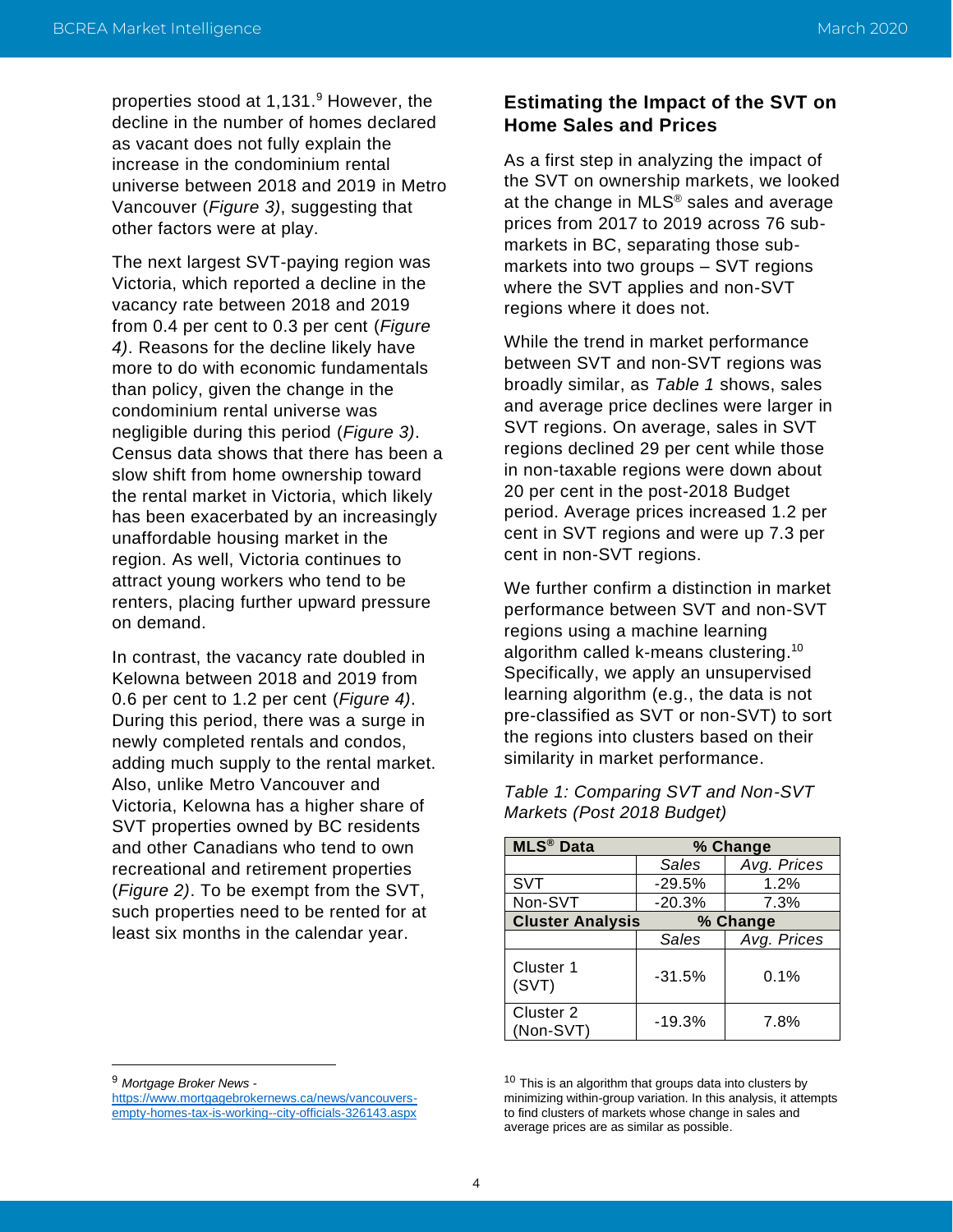As shows in *Table 1* and *Figure 6,* despite some false positives, the algorithm does a good job of sorting the data into clusters that very much resemble the actual SVT and non-SVT regions.<sup>11</sup>

Of note, the algorithm has a difficult time differentiating SVT and non-SVT markets that are geographically adjacent. For example, market performance is very similar in Nanaimo, an SVT region, and Parksville, a non-SVT region. The algorithm sorts both markets into the non-SVT cluster. Similarly, the Central Okanagan, an SVT region, and Penticton, a non-SVT region, were both sorted into the SVT cluster.

Overall, the data seems to show a clear distinction between the market performance of SVT and non-SVT regions. However, we need to remember that the SVT was announced and implemented during a period of material changes to housing and macroeconomic policy, including the B-20 mortgage stress test and rising interest rates.

Therefore, to measure the impact of the SVT, we must try to control for the impact of confounding policies in our analysis.



*Figure 6: Cluster Analysis*

Note: Data is standardized

<sup>&</sup>lt;sup>11</sup> Outlier markets such as Kitimat were excluded from this analysis.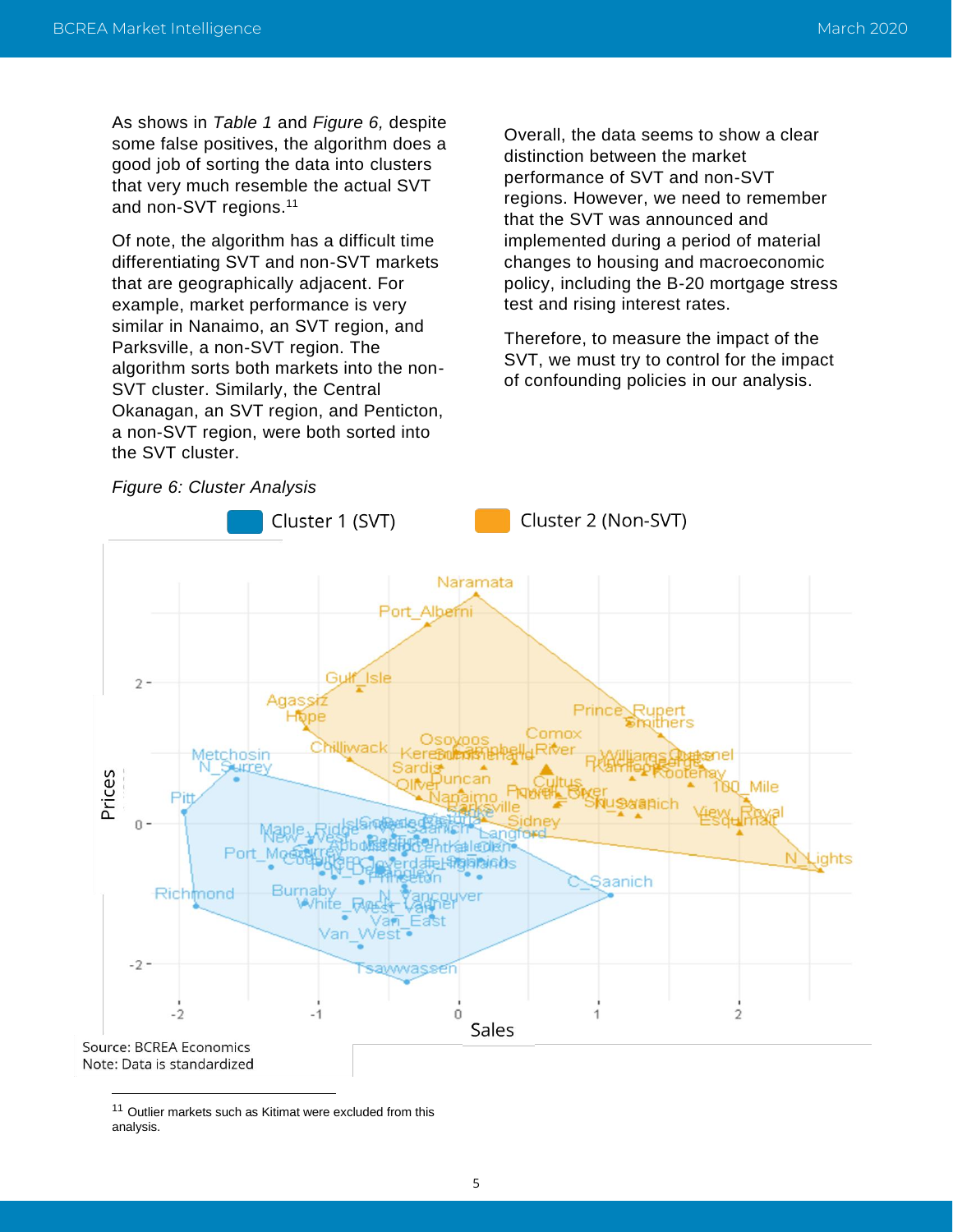#### **Difference-in-Difference Analysis**

Since the SVT applies in only some markets across BC and not in other (sometimes adjacent) markets, we try to identify the causal impact of the SVT employing a common method designed for policy evaluation known as differencein-difference (DiD).

DiD is a quantitative technique often used to study causal relationships in settings where, as in the case of the SVT, the selection of treatment groups was not random and when other factors may have impacted outcomes when the policy was put into effect (e.g., mortgage stress test, rising interest rates). While not perfect, this technique provides a solid benchmark to the magnitude of market impact attributable to the SVT.<sup>12</sup>

A key assumption for the validity of DiD estimation is that the treatment and control groups, in this case the SVT and non-SVT regions, have a parallel trend prior to the policy intervention.

As shown in *Figure 7*, the pre-Budget 2018 trend in non-SVT and SVT region sales was very similar, as was the reaction to the B-20 stress test at the beginning of 2018.

DiD assumes that, absent a policy intervention, the post-intervention trend in the SVT and non-SVT regions would be identical. While the trend in sales for both groups is very similar following the Budget 2018 announcement of the SVT and other tax measures, the magnitude of sales decline in SVT regions was noticeably larger. Using DiD, we attempt to discern how much of the difference in trends was due to the implementation of the SVT.

## *Figure 7: Sales Trends in SVT Regions and Non-SVT Regions*



Our DiD estimates show that sales in SVT regions underperformed those in non-SVT regions by approximately 12.5 per cent since 2018. That means that regions where the SVT is in place, sales were 12.5 per cent lower than they would have been without the SVT.

Similarly, our DiD regression for MLS® average prices reveals that price growth in SVT regions was 5 per cent lower than in non-SVT regions since the introduction of the tax (*Figure 8*).

## *Figure 8: Estimated Difference Between SVT and Non-SVT Regions*



<sup>&</sup>lt;sup>12</sup> See appendix for methodology and detailed results.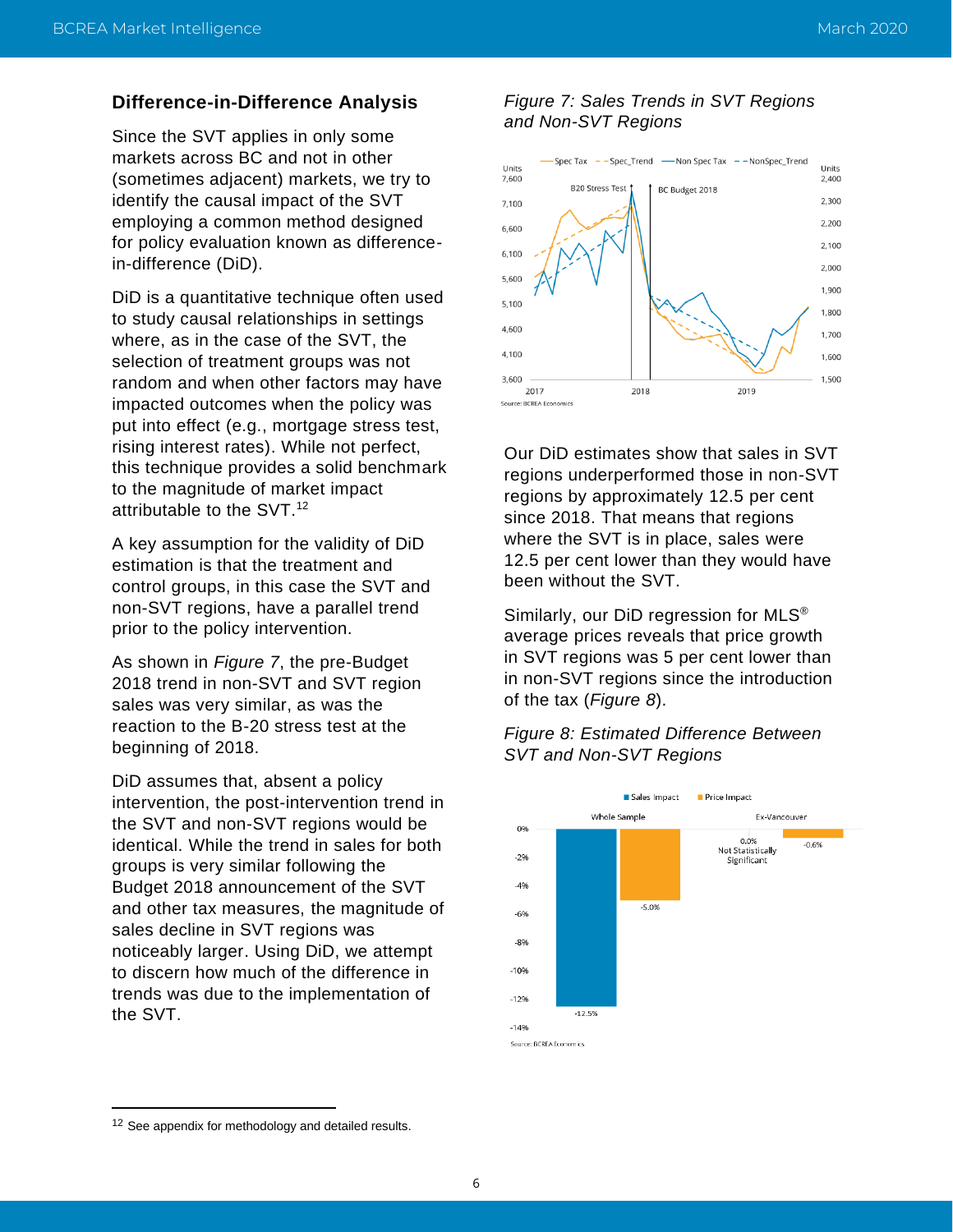We also estimated the DiD regressions excluding Metro Vancouver to gauge whether our results held up for markets where the tax applies, but where there were relatively few SVT payors.

Estimating the same regression but for a data sample that excludes Metro Vancouver, we found that the impact of the SVT on home sales was close to zero and not statistically significant. The impact of the SVT on home price growth was an estimated negative 0.6 per cent.

#### **Conclusions**

Our estimates show that tax measures introduced in Budget 2018 compounded the already significantly negative effects on home sales and average prices from other policy measures, particularly the B-20 stress test. While B-20 is still the dominant causal factor in the broad market slowdown that occurred in 2018 and 2019, markets in which the SVT was levied underperformed non-SVT regions by a significant margin. However, these results seem to be confined to Metro Vancouver markets with negligible difference in market performance

between SVT and non-SVT markets on Vancouver Island and in the Okanagan.

The combined effect of federal and provincial measures may have successfully arrested the rapid acceleration of home prices that occurred before 2018. However, a recovery of home sales is underway around the province, and without addressing significant supply issues, any progress made toward improved affordability looks to be short-lived.

Moreover, while the SVT, the City of Vancouver's Empty Homes Tax and short-term rental regulations may have encouraged more units to be added to the rental stock, particularly in Metro Vancouver, vacancy rates remain extremely low and as a result rental rates continue to rise.

Perhaps the impact of the SVT will be felt longer term, as tax revenues are allocated to affordable housing and other projects needed to address the supply side of provincial housing. For now, it appears that the SVT, along with other recently enacted housing policies, provided an ultimately temporary salve to the issue of housing affordability.